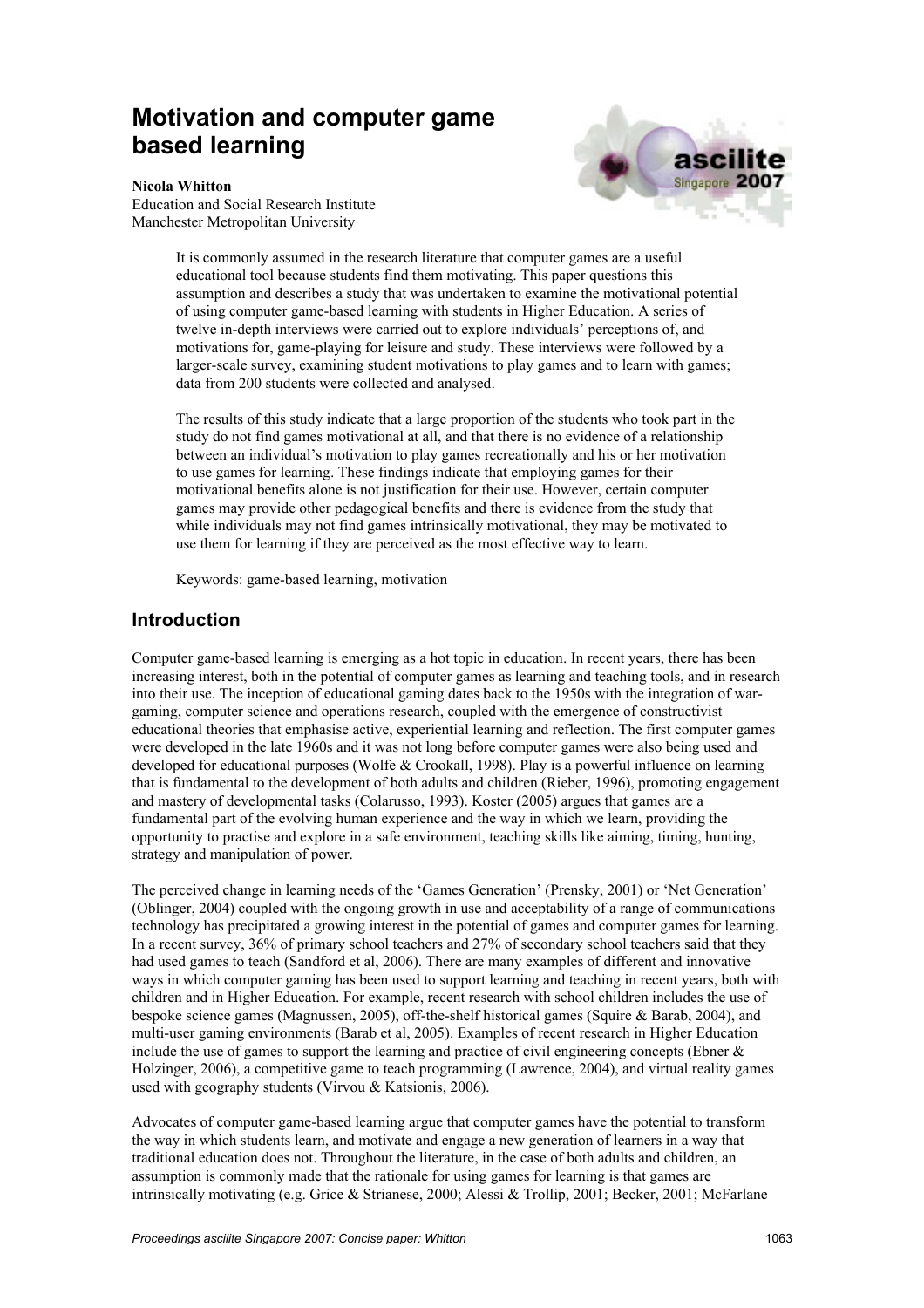et al, 2002). There is often no consideration of the fact that students' preferences are not homogenous and that computer games may not be intrinsically motivational for many people, particularly older students in Higher Education.

From this supposition, it is often then concluded that if computer games are intrinsically motivational, then they can be exploited to make learning more motivating and learning will happen almost without the individual realising it. For example, Oblinger (2004) says:

Games also offer advantages in terms of motivation. Oftentimes students are motivated to learn material (e.g., mythology or math) when it is required for successful game play – that same material might otherwise be considered tedious. (Oblinger, p 13.)

Prensky (2001) provides an example of the argument concerning incidental learning with game play:

We would build a fantastic game – one the target market couldn't resist starting or put down once they began. The learning would happen almost without the learners' realising it, in pursuit of beating the game. We would give them "stealth learning". (Prensky, p 24.)

Even if it could be assumed that games are motivational, the belief that learning can be undertaken as an incidental additional effect of game play seems to be wholly inappropriate to adult learners, for whom an understanding of and engagement in the learning process is fundamental (Knowles, 1998).

There are several possible explanations for these widely held and little-questioned assumptions regarding the motivational aspects of games. Games researchers tend to be highly motivated to play games themselves, and do not consider those individuals for whom game playing is not motivating, or indeed is actually demotivating. It is also self-selecting games enthusiasts who often participate in gaming studies, which only serves to propagate the assumption. In addition, much of the research literature in this area is based around studies carries out with children, a population who are more likely to be motivated to play with games, from which the results are generalised to adults.

The study described in the paper questions examined the question of how motivational is computer gamebased learning for students in Higher Education. It consisted of a series of in-depth interviews followed by a larger-scale survey. The method of the study and results are presented and discussed in the next section.

# **A study into gaming motivation**

The work described in this paper comes from an initial study into the motivations of students to use computer game-based learning, which was carried out as part of a larger programme of doctoral research into the potential of computer game-based learning in Higher Education. This background study was undertaken to enable the researcher to find out more about the area of interest by talking to students, and to examining the variation of opinion and perceptions as regards game playing. More crucially, it aimed to see if evidence existed for computer game-based learning being perceived as an acceptable way to learn by students in Higher Education.

The first part of this study consisted of a series of interviews with current and ex-students, which examined their perceptions of games, their motivations for playing games and their attitudes towards game-based learning in education. These interviews were followed up by the use of a survey questionnaire with 200 undergraduate and postgraduate students, with the intention of examining how representative the opinions expressed in the interviews were in a student population, and examining whether an evidential link exists between a motivation to play games for recreation and to play games from learning.

#### **Method**

In the first part of this study, twelve in-depth interviews were conducted, the main objective of which was to develop a wider understanding of the range of people's perceptions of games and computer gaming. These interviews also aimed to investigate the veracity of the assumption that a majority of people find games intrinsically motivating, and sought to discover whether people who were not intrinsically motivated by games were open to the potential of computer game-based learning.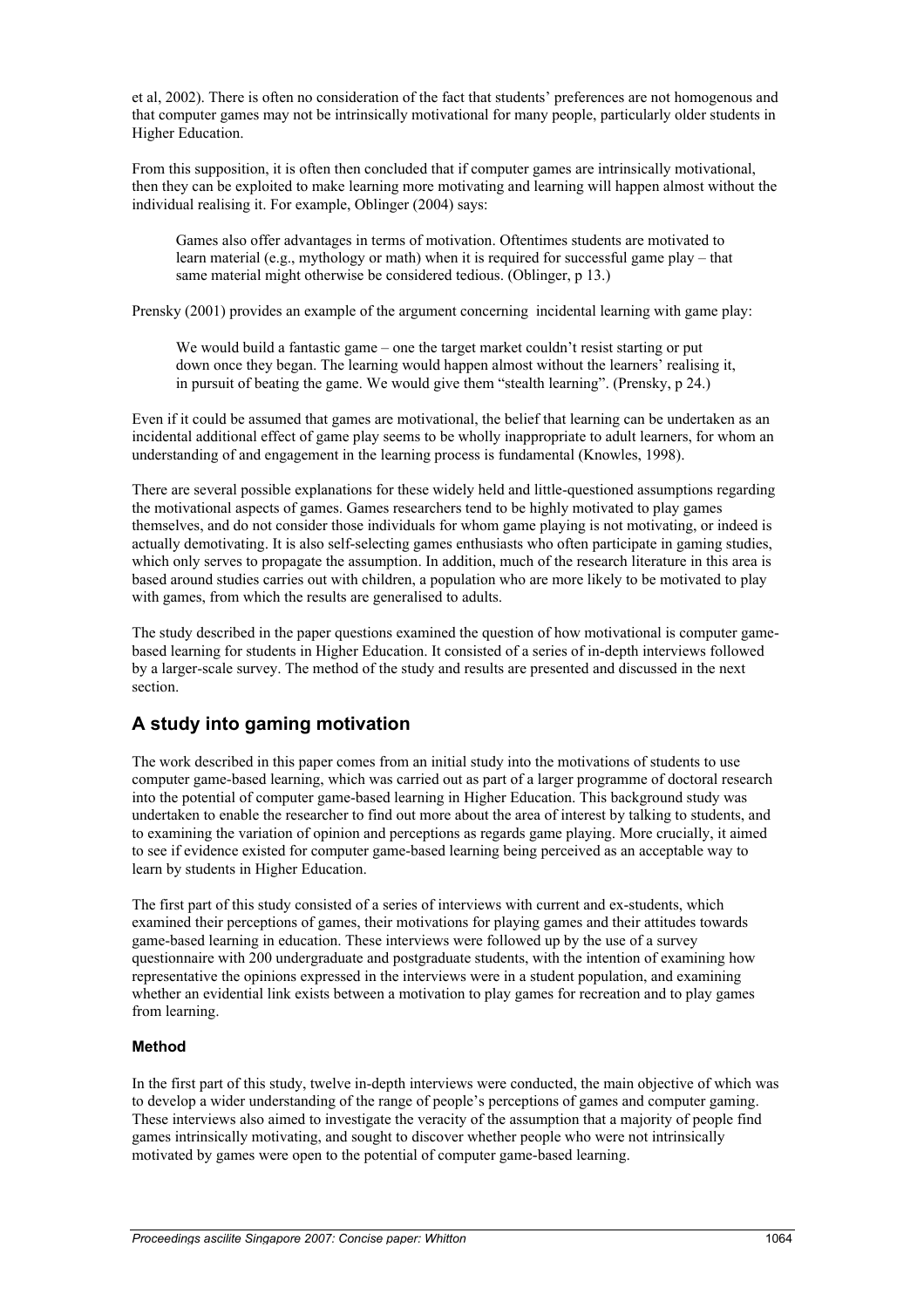The series of semi-structured interviews were conducted with people who were known to the researcher and who were either currently studying in Higher Education or who had previously studied to at least first degree level. Twelve was felt to be a sufficient number to draw out themes and opinions without making the amount of interviews unmanageable. There were an equal number of male and female participants, with the ages of the participants falling into all categories from  $20-29$  to  $60+$  years. Half of the interviewees were people who considered themselves to be 'game-players' (i.e. people who play games by choice in their leisure time) and half who were 'non-game-players'.

Each interview lasted between 30 and 90 minutes and investigated perceptions of games playing and leisure activities, and attitudes to learning. Although there were set questions, the aim of the interviews was for the structure to be as open as possible, so the actual questions and lines of discussion varied from interview. The interviews were transcribed so that data would not be lost during the analysis, and so that there would be less reliance on the memory and initial interpretations of the individual carrying out the analysis. These interview transcripts were analysed iteratively, initially examining them to draw out themes and then re-analysing statements in the interviews against the analysis until a coherent picture emerged.

The second part of the study took the results from the interviews and examined a larger population to see if the findings held true. The population used for this study was a group of third-year undergraduate, and Masters-level postgraduate computing students. This population were selected for two reasons: first, the pragmatic reason that this was a group of students that could be easily accessed by the researcher; and second, it was hypothesised that out of any population of students in Higher Education it was computing students that were most likely to be motivated by computer game-based learning. Findings from this population can clearly not be generalised to other groups of students, but if it could not be shown that game-based learning was perceived as an acceptable and appropriate way to learn by this group, then it is very unlikely that results would be more positive in other discipline areas, and this would provide evidence that there is little justification for accepting game-based learning as an appropriate way to teach in Higher Education.

A short questionnaire of eleven questions was designed to examine the gaming preferences of the students, their motivations and attitudes towards the use of games in education. This questionnaire was pre-tested with a small number of individuals to ensure question clarity and unambiguity, and revised before being used with the final group of students. Students were asked whether they played computer games never, regularly or often and whether they played other types of games at all. They were also asked if they had previous experience of using games for learning and whether they felt that they would be positively motivated by games for learning, not motivated either way, or would find them negatively motivational. It was felt that this degree of sensitivity (i.e. a three-point scale) was sufficient at this stage of the research to differentiate between positive and negative perceptions of the motivational potential of games for learning.

Two hundred students participated, all of whom were taking a Group Project unit, and were asked to complete the questionnaire at the end of a lecture. They were first given a short talk about the nature of the research, provided with the opportunity to ask questions, and advised that completion of the questionnaire was entirely voluntary. The questionnaire was administered on paper and collected during the same session, and it appeared that there was a nearly 100% response rate (although without attendance data it is impossible to be accurate).

#### **Results**

The interviews were carried out with six individuals who considered themselves to be game players and six who said that they were non-game-players. It was clear, and perhaps unsurprising, that the participants who considered themselves to be game players had different motivations for playing games than those who did not. Among the game players, three distinct primary motivations for playing games emerged: the mental challenge; the physical challenge; and the social experience. The people who did not consider themselves to be game players, did not, however, never play games. There appeared to be two circumstances in which they would play games: boredom and to ease social situations. Only two people interviewed said that the fact that using a game would be intrinsically motivating. The others were more cautious and the overwhelming opinion was that a game would be considered and, while it might not motivate in itself, it would certainly not put people off if it were seen to be an effective way to learn.

The results of the questionnaire showed the same trend, with 65.5% of the respondents who said games would be motivating, 28% who said it would not be motivating either way and 8.5% who said that games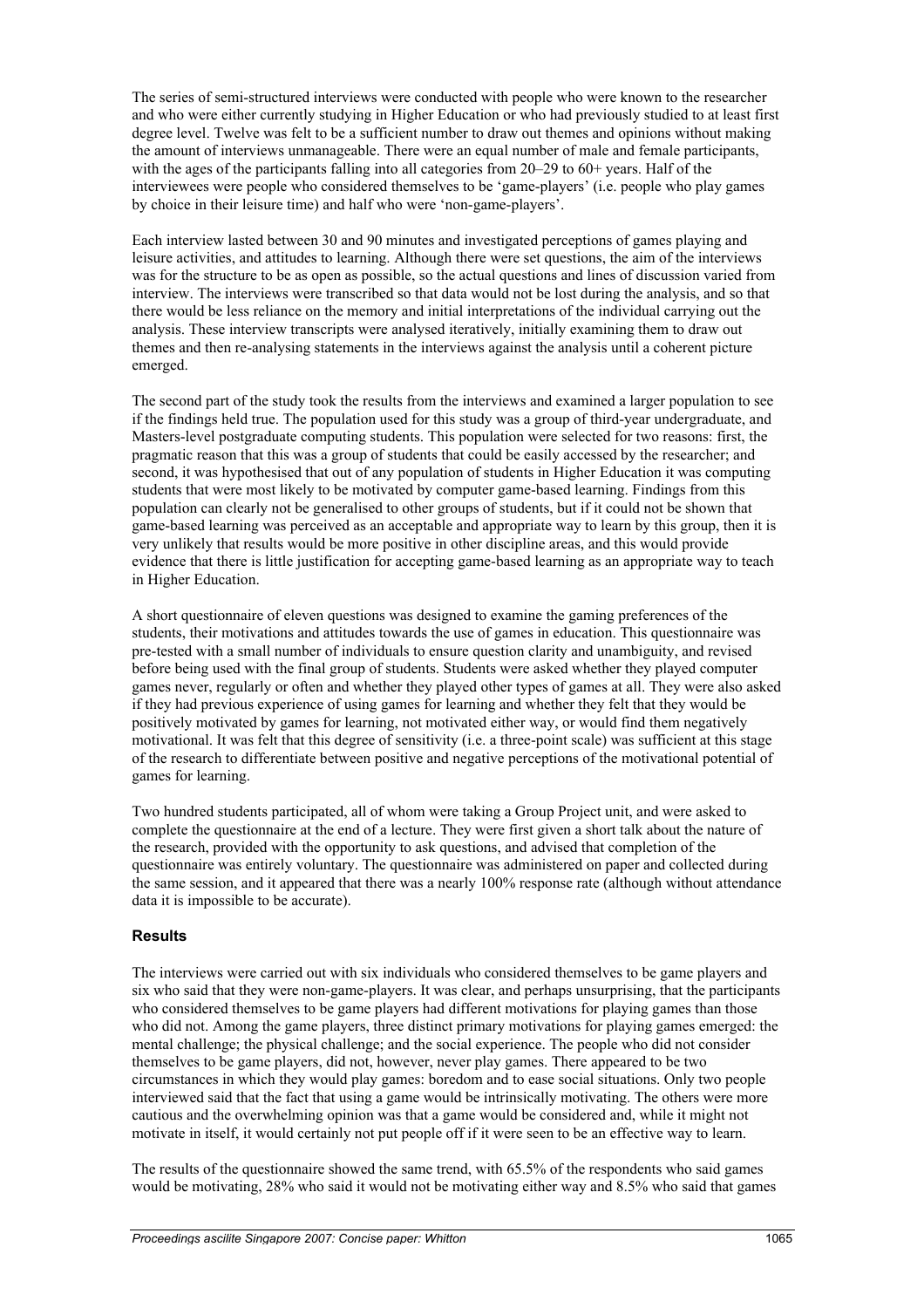would be de-motivating. It is interesting to note that even in a group of predominantly male, predominantly young computing students, who you might expect to be more motivated than other groups to learn with computer games, fewer than two-thirds of students actually said that using a game to learn would be motivating in itself.

There is also an implicit assumption in much of the gaming literature that those people who are motivated to play games in their leisure time will also be motivated to use them to learn. In order to test this assumption, a statistical analysis was carried out to see if there was any link between motivation to play games recreationally and motivation to play games to learn. Since nominal categories were used (e.g. regular player/occasional player/non-player), a  $\chi^2$  (Chi-squared) test was used to examine whether the students who were motivated to play computer games, or other games, in their leisure time were more likely to be motivated to learn with games.

When the numbers of students who play computer games recreationally were analysed in relation to the numbers of students who would be motivated to play games to learn, no significant relationship was found  $(\chi^2=6.482, df=4, p=0.166)$ . This was also the case when the numbers of game players were analysed in relation to the numbers motivated to play games to learn  $(\chi^2=0.657, df=2, p=0.720)$ . It was not possible to gain any insights from the effects of age or gender because the majority of the population were male (83%) and aged between 20 and 29 (75%). However, there was also found to be no significant relationship between computer game playing and motivation to use games to learn when the sample was split into those with previous experience ( $\chi^2$ =4.232, *df*=4, *p*=0.376) or those without ( $\chi^2$ =5.339, *df*=4, *p*=0.254). Therefore, there was no evidence from this survey that there is any relationship between a motivation to play games or computer games for leisure and a motivation to use them for learning.

## **Conclusions**

The results of this study show that it is clearly not the case that all individuals find computer games-based learning to be motivational, even in a key demographic of game players. However, despite the lack of intrinsic motivation, the perceptions of game-based learning were, perhaps surprisingly, positive, even from those who considered themselves non-game players, with all interview participants saying that they would consider the idea of a game to learn if it was the most effective way to learn something. Despite finding little evidence for the motivational rationale for using games to teach, there may be sound pedagogic reasons for employing computer games-based learning. If games are experiential, active, problem-based and collaborative then they have the potential to be effective environments for learning, not specifically because they are games but because they exhibit the characteristics of constructivist learning environments. It is important therefore that games-based learning applications are designed for the learning context and outcomes, otherwise there is no guarantee that any engagement in the game will lead to subsequent engagement in learning. In terms of the rationale for using games, the research described here has shown that simply to rely on the fact that games are motivational is not in itself a sufficient rationale for using a game. Nevertheless, this is not to say that games should not be used in teaching, only that the sole reason for using them should not be because they are perceived to be motivational. The rationale for using games to teach must be that they can embody sound educational principles and have the potential to create experiential, immersive and engaging, problem-based learning experiences that appropriately map the curriculum. If a game is perceived as being the most effective way to learn something then students will be motivated to use it to learn, not simply because it is a game.

Future work in this area could be carried out to examine how replicable these findings are to other student populations – particularly those that are more representative of the general student population in terms of gender balance, age, and computer literacy. It would also be interesting to investigate the affect of novelty on those students who were positively motivated by games and examine the characteristics of games that were considered motivational to inform the design of other learning activities to increase engagement.

### **References**

Alessi, S.M., & Trollip, S.R. (2001). *Multimedia for learning*. Boston: Allyn and Bacon.

Barab, S., Thomas, M., Dodge, T., Carteaux, R. & Tuzun, H. (2005). Making learning fun: Quest Atlantis, a game without guns. *Educational Technology Research and Development*, 53(1), 86–107.

Becker, K. (2001). Teaching with games: the minesweeper and asteroids experience. *The Journal of Computing in Small Colleges*, 17(2), 23–33.

Colarusso, C. A. (1993). Play in adulthood. *Psychoanalytic Study of the Child*, 48, 225–245.